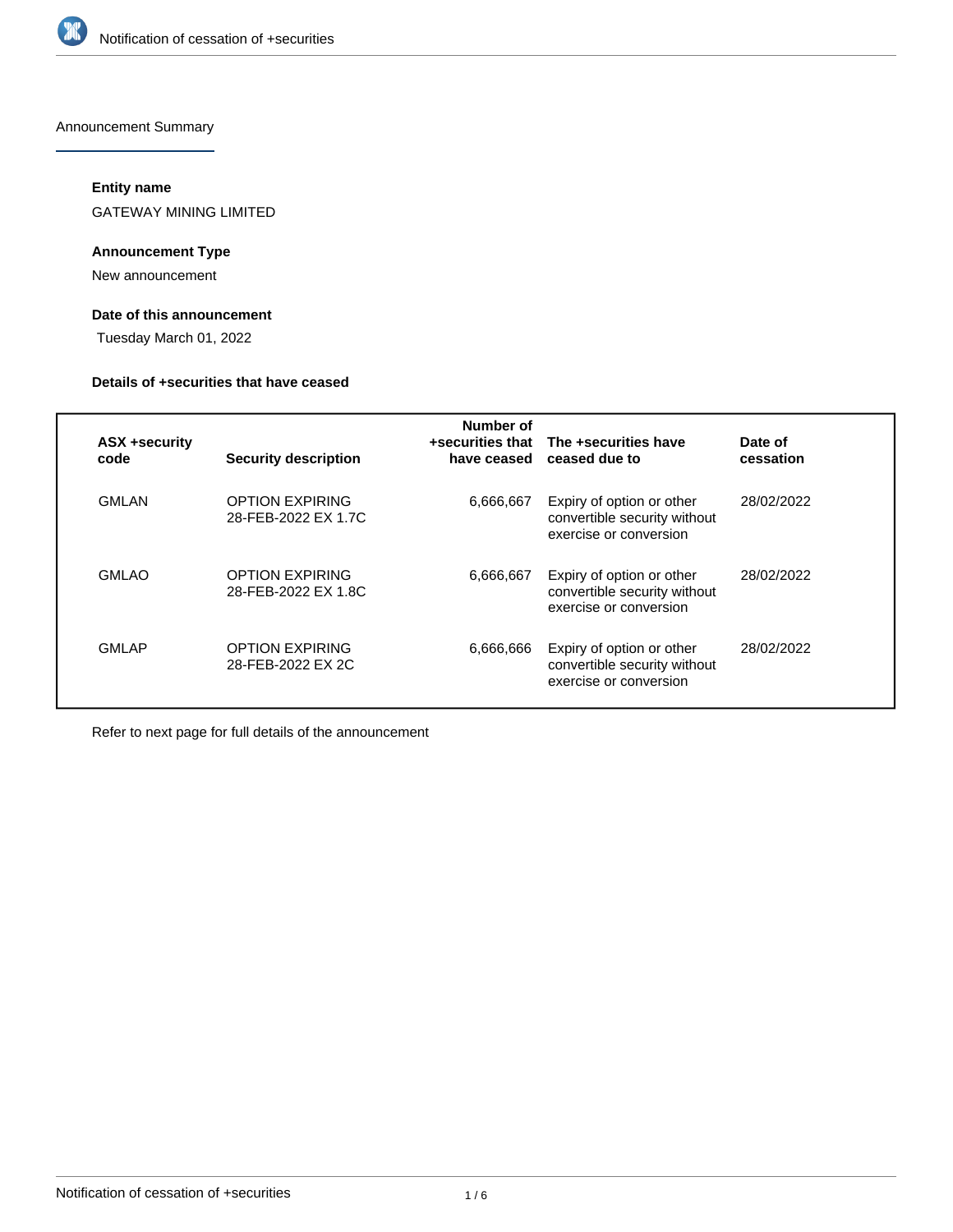

Part 1 - Announcement Details

## **1.1 Name of +Entity**

GATEWAY MINING LIMITED

We (the entity named above) provide the following information about our issued capital.

**1.2 Registered Number Type**

ACN

**Registration Number** 008402391

# **1.3 ASX issuer code** GML

# **1.4 The announcement is**

New announcement

## **1.5 Date of this announcement**

1/3/2022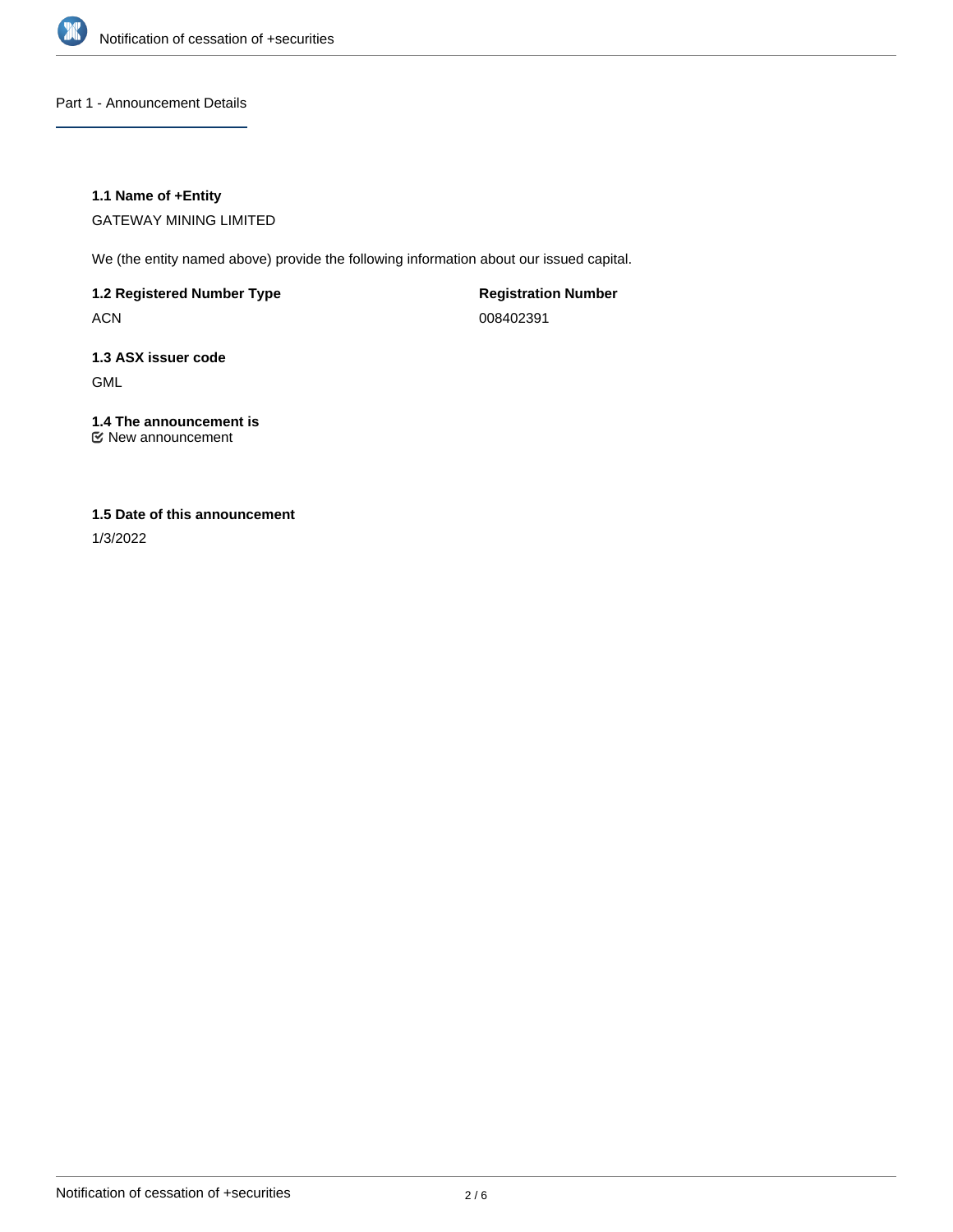

# Part 2 - Details of +equity securities or +debt securities that have ceased

|                                           | <b>ASX +Security Code and Description</b>                                     |                                                                               |  |  |  |  |  |
|-------------------------------------------|-------------------------------------------------------------------------------|-------------------------------------------------------------------------------|--|--|--|--|--|
|                                           | GMLAN: OPTION EXPIRING 28-FEB-2022 EX 1.7C                                    |                                                                               |  |  |  |  |  |
|                                           | Unquoted +equity securities that have ceased                                  |                                                                               |  |  |  |  |  |
|                                           | Number of securities that have ceased                                         |                                                                               |  |  |  |  |  |
|                                           | 6,666,667                                                                     |                                                                               |  |  |  |  |  |
|                                           | <b>Reason for cessation</b>                                                   |                                                                               |  |  |  |  |  |
|                                           |                                                                               | Expiry of option or other convertible security without exercise or conversion |  |  |  |  |  |
|                                           | Date of cessation                                                             | Is the entity paying any consideration for the cessation?                     |  |  |  |  |  |
|                                           | 28/2/2022                                                                     | <b>প্র</b> No                                                                 |  |  |  |  |  |
|                                           |                                                                               |                                                                               |  |  |  |  |  |
|                                           |                                                                               | Any other information the entity wishes to notify to ASX about the cessation? |  |  |  |  |  |
|                                           |                                                                               |                                                                               |  |  |  |  |  |
|                                           |                                                                               |                                                                               |  |  |  |  |  |
|                                           | <b>ASX +Security Code and Description</b>                                     |                                                                               |  |  |  |  |  |
|                                           | GMLAO: OPTION EXPIRING 28-FEB-2022 EX 1.8C                                    |                                                                               |  |  |  |  |  |
|                                           |                                                                               |                                                                               |  |  |  |  |  |
|                                           | Unquoted +equity securities that have ceased                                  |                                                                               |  |  |  |  |  |
|                                           | Number of securities that have ceased                                         |                                                                               |  |  |  |  |  |
|                                           | 6,666,667                                                                     |                                                                               |  |  |  |  |  |
|                                           | <b>Reason for cessation</b>                                                   |                                                                               |  |  |  |  |  |
|                                           | Expiry of option or other convertible security without exercise or conversion |                                                                               |  |  |  |  |  |
|                                           | Date of cessation                                                             | Is the entity paying any consideration for the cessation?                     |  |  |  |  |  |
|                                           | 28/2/2022                                                                     | $\mathfrak{C}$ No                                                             |  |  |  |  |  |
|                                           |                                                                               |                                                                               |  |  |  |  |  |
|                                           |                                                                               | Any other information the entity wishes to notify to ASX about the cessation? |  |  |  |  |  |
|                                           |                                                                               |                                                                               |  |  |  |  |  |
|                                           |                                                                               |                                                                               |  |  |  |  |  |
|                                           | <b>ASX +Security Code and Description</b>                                     |                                                                               |  |  |  |  |  |
| GMLAP : OPTION EXPIRING 28-FEB-2022 EX 2C |                                                                               |                                                                               |  |  |  |  |  |
|                                           |                                                                               |                                                                               |  |  |  |  |  |

# **Unquoted +equity securities that have ceased**

# **Number of securities that have ceased**

6,666,666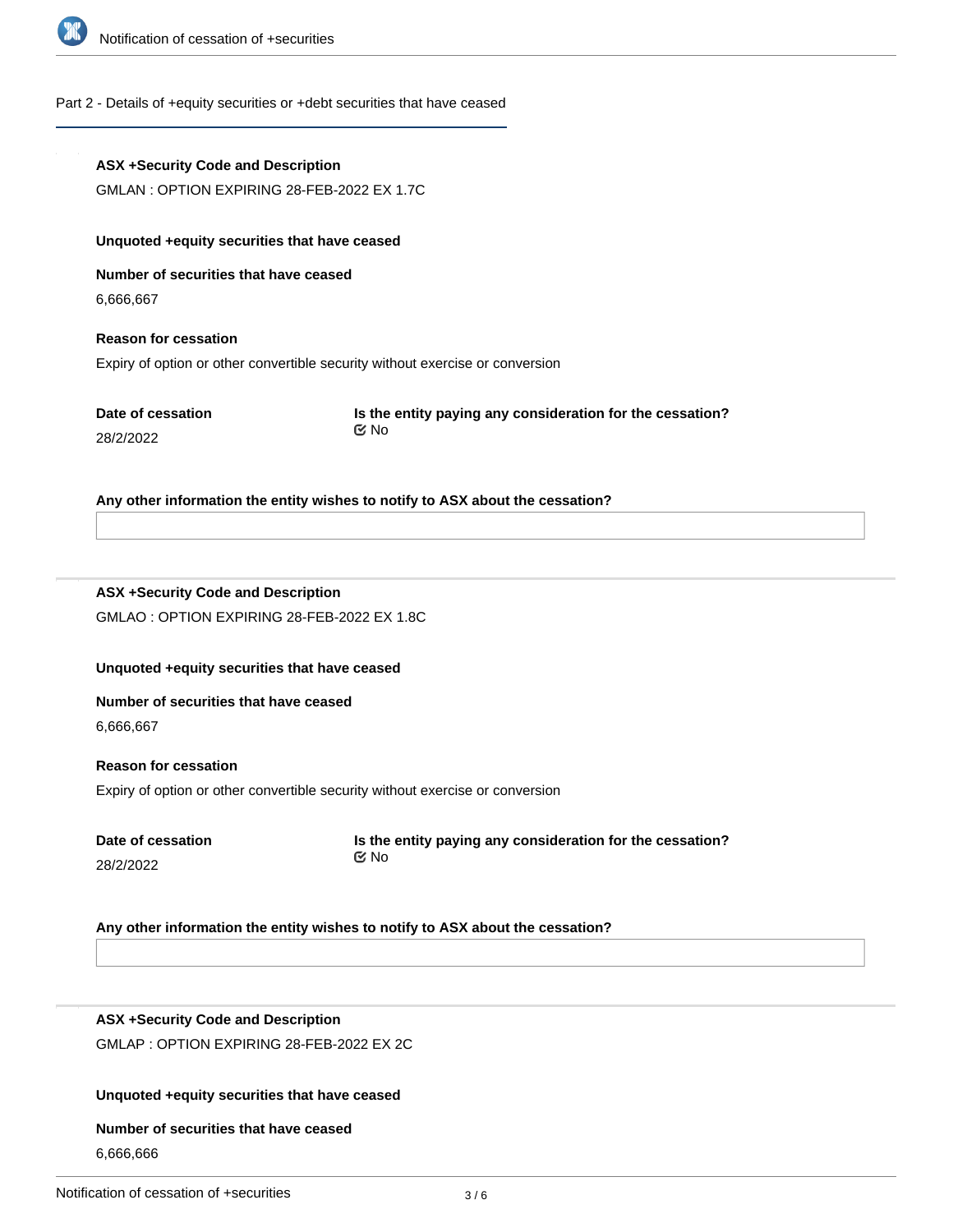

### **Reason for cessation**

Expiry of option or other convertible security without exercise or conversion

**Date of cessation** 28/2/2022

**Is the entity paying any consideration for the cessation?** No

**Any other information the entity wishes to notify to ASX about the cessation?**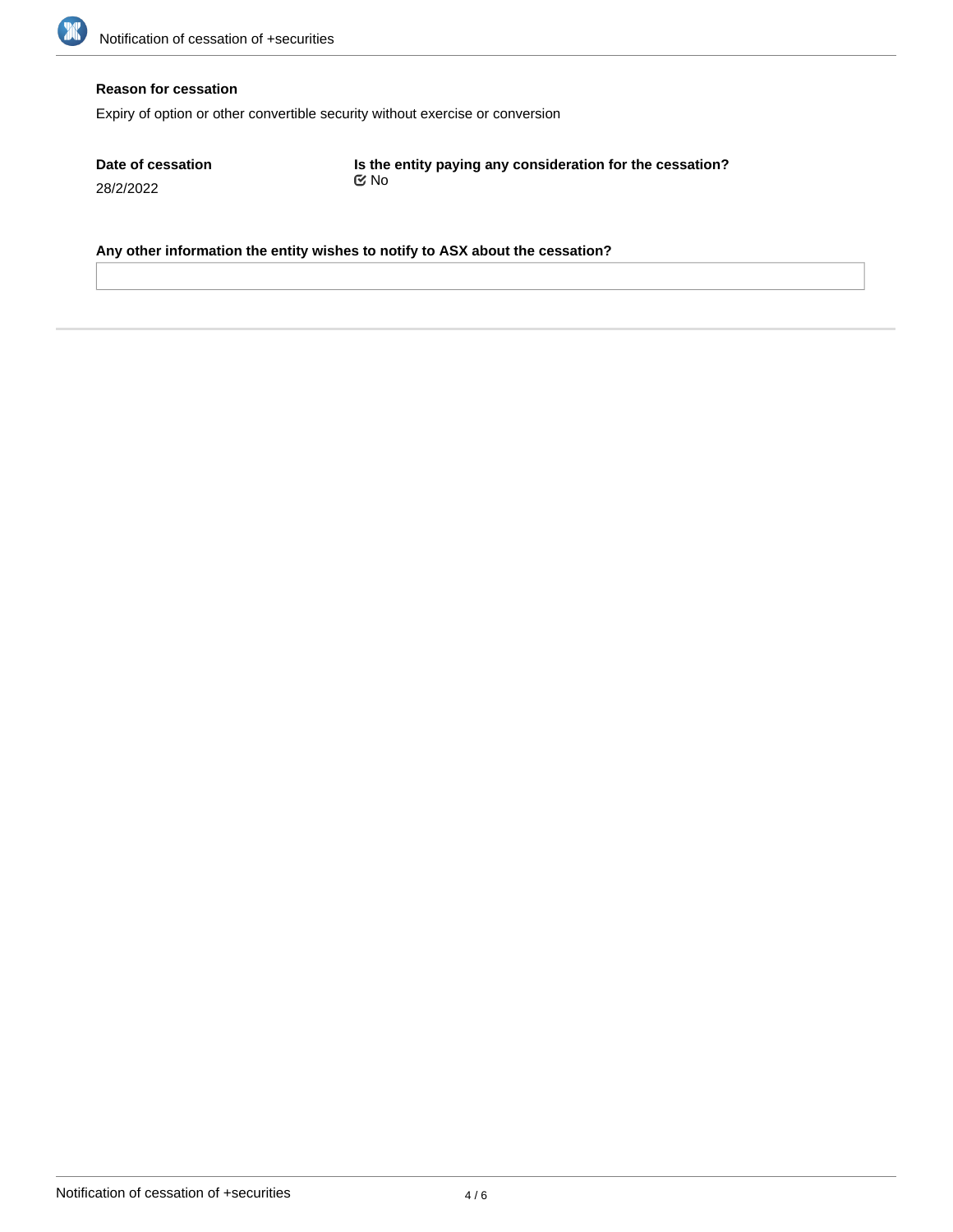

## Part 3 - Issued capital following changes

**Following the cessation of the +securities the subject of this notification, the issued capital of the entity will comprise:**

**3.1 Quoted +equity securities and +debt securities (total number of each +class of +securities quoted on ASX)**

| ASX +security code and description | Total number of<br>+securities on issue |
|------------------------------------|-----------------------------------------|
| <b>GML: ORDINARY FULLY PAID</b>    | 2.260.106.367                           |

## **3.2 Unquoted +equity securities (total number of each +class of +equity securities issued but not quoted on ASX)**

| ASX +security code and description             | <b>Total number of</b><br>+securities on issue |
|------------------------------------------------|------------------------------------------------|
| GMLAN: OPTION EXPIRING 28-FEB-2022 EX 1.7C     | $\pmb{0}$                                      |
| GMLAO: OPTION EXPIRING 28-FEB-2022 EX 1.8C     | $\mathbf 0$                                    |
| GMLAP: OPTION EXPIRING 28-FEB-2022 EX 2C       | 0                                              |
| GMLAQ: OPTION EXPIRING 19-JUN-2023 EX 3C       | 2,833,331                                      |
| GMLAT: OPTION EXPIRING 26-AUG-2023 EX 2.4C     | 10,000,000                                     |
| GMLAA : OPTION EXPIRING 15-DEC-2024 EX \$0.03  | 176,470,620                                    |
| GMLAR: OPTION EXPIRING 19-JUN-2023 EX 3.5C     | 3,333,332                                      |
| GMLAS: OPTION EXPIRING 19-JUN-2023 EX 4C       | 3,333,337                                      |
| GMLAV : OPTION EXPIRING 02-FEB-2024 EX \$0.048 | 1,933,333                                      |
| GMLAW : OPTION EXPIRING 02-FEB-2024 EX \$0.058 | 1,933,334                                      |
| GMLAK: OPTION EXPIRING 12-NOV-2022 EX 3C       | 4,000,000                                      |
| GMLAU : OPTION EXPIRING 02-FEB-2024 EX \$0.038 | 1,933,333                                      |
| GMLAL : OPTION EXPIRING 12-NOV-2022 EX 3.5C    | 3,000,000                                      |
| GMLAM: OPTION EXPIRING 12-NOV-2022 EX 4C       | 3,000,000                                      |